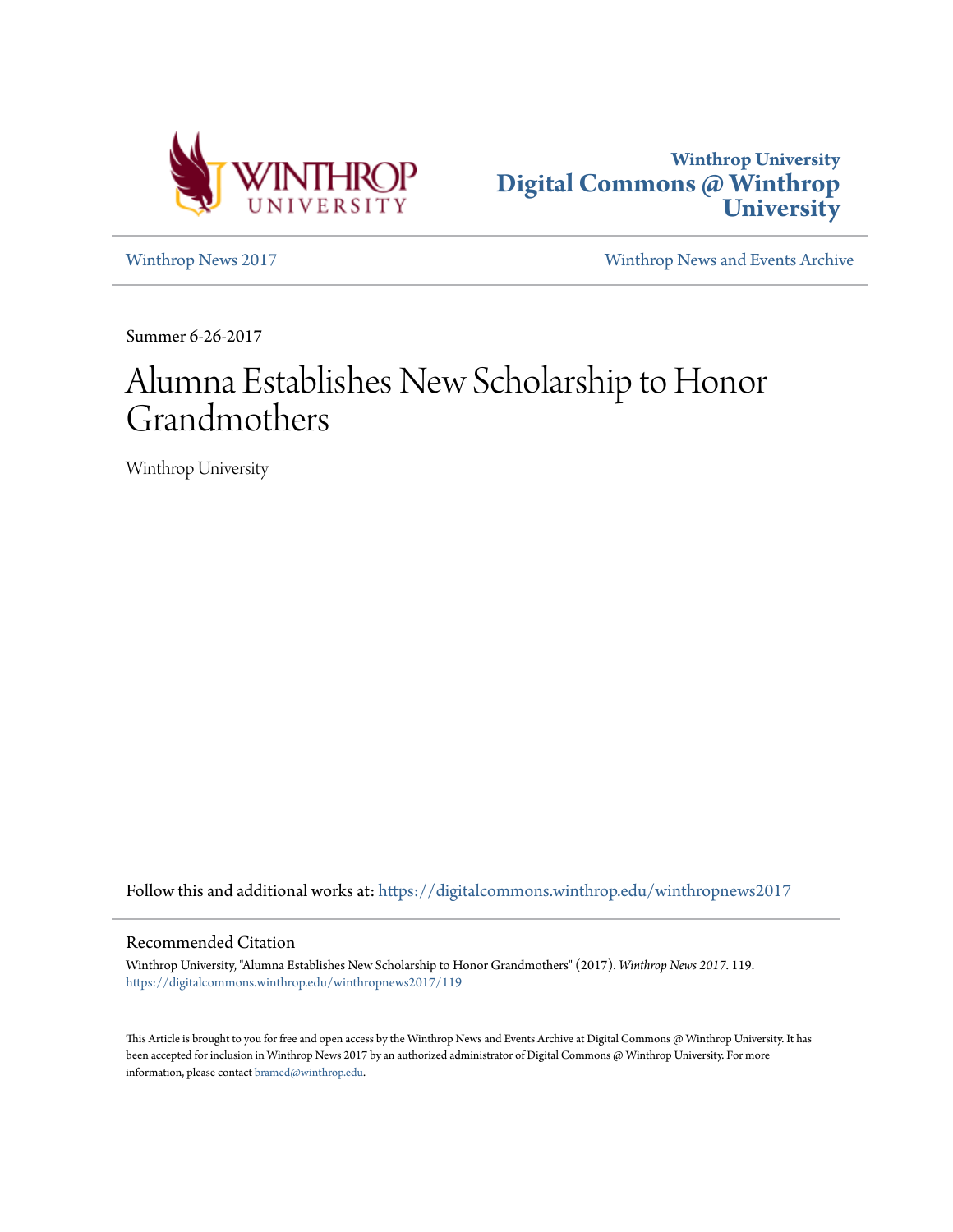

**AFFAIRS ATHLETICS GIVING**

06/26/2017

**ABOUT ADMISSIONS & AID ACADEMICS STUDENT**

**O** SHARE 「验費」

All News

Archives

RSS News Feeds

Winthrop in the News

# **Alumna Establishes New Scholarship to Honor**

**Grandmothers**

# **Quick Facts**

**The Legacy of Empowerment Scholarship will** provide financial assistance to a student who demonstrates financial need, with first preference given to female students who are minorities. DeWalt earned B.S. and M.Ed. degrees at Winthrop.



Kay Vanderhorst DeWalt '99, '01



Juanita Vanderhorst



ROCK HILL, SOUTH CAROLINA – As a child, **Kay Vanderhorst DeWalt** '99, '01 looked to her grandmothers, **Beatrice Funnye** and the late **Juanita Vanderhorst**, for guidance and inspiration. To share their legacy of empowerment with Winthrop students, DeWalt has established a new scholarship.

The **Legacy of Empowerment Scholarship**, an annual fund, will provide financial assistance for a student who demonstrates financial need, with first preference given to female students who are minorities.

For DeWalt, the scholarship represents "an important way to honor my grandmothers and afford other young women the opportunity to be empowered through education." She added that Funnye and Vanderhorst encouraged their children and grandchildren as well as community members to **empower themselves through education**. DeWalt went on to earn B.S. and M.Ed. degrees at Winthrop, and she works as a Title I facilitator and instructional coach with the Fort Mill School District.

The Georgetown, South Carolina, native hosted an **empowerment luncheon** on June 10 to celebrate her 40th birthday and share her vision with more than 40 inspiring women—including family, friends and fellow Alpha Kappa Alpha Sorority, Inc., sisters—who have influenced her life. In the spirit of the luncheon, many attendees made gifts to the **Legacy of Empowerment Scholarship**.

DeWalt said that she plans to make the **Legacy of Empowerment luncheon** an annual event, and, over time, perhaps build the scholarship to the \$25,000 endowment level as a way to "pay

forward" the invaluable lessons her grandmothers taught her.

The **Legacy of Endowment Scholarship** illustrates the university's increased emphasis on creating a flourishing culture of philanthropy, with fundraising defined as an essential priority in the Winthrop Plan, the university's strategic plan through 2025.

DeWalt and her husband, Eric '00, reside in Charlotte, North Carolina, with their three children.

Make an online gift to the Legacy of Empowerment Scholarship, or send checks made payable to "Winthrop University Foundation" to: